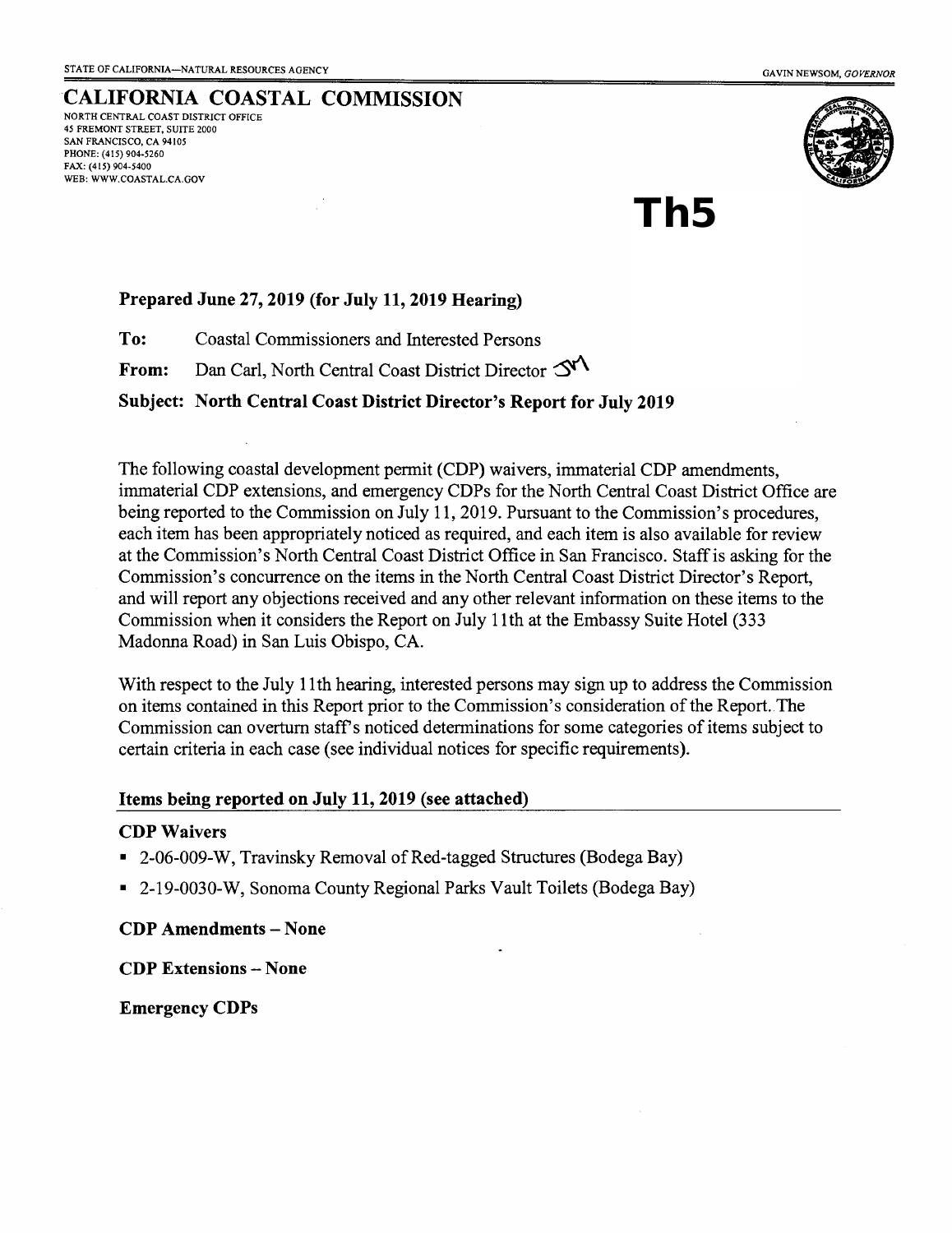### CALIFORNIA COASTAL COMMISSION

NORTH CENTRAL COAST DISTRICT OFFICE 45 FREMONT STREET, SUITE 2OOO SAN FRANCISCO, CA 94I05 PHONE: (415) 904-5260 FAX: (415) 904-5400 WEB: WWW.COASTAL.CA.GOV



## NOTICE OF PROPOSED PERMIT WATVER

- Date: June 25, 2019
- To: All Interested Parties
- From: Jeannine Manna, North Central Coast District Manager  $\mathcal{N}$ Abigail Black, Coastal Planner
- Subject: Coastal Development Permit (CDP) Waiver 2-06-009-W Applicant: Keith Travinsky

#### Proposed Development

Rernoval of County red-tagged, unauthorized improvements to an existing single-family residence, including a southem exterior wall, a westem portion that extends over the mean high tide line, and all debris onsite, at625 Highway 1, on the eastern shoreline of Bodega Bay, Sonoma County.

#### Executive Director's Waiver Determination

Pursuant to Title 14, Section 13250 of the California Code of Regulations, and based on project plans and information submitted by the Applicant regarding the proposed development, the Executive Director of the California Coastal Commission hereby waives the requirernent for a CDP for the following reasons:

Sonoma Countyhas requested that the unauthorized red+agged aspects of the existing single-family home on the property be removed as the development is unpermitted and was not assessed for consistency with the Coastal Act or Local Coastal Program policies, therefore posing a risk to the coastal resources onsite. The applicant will be using Construction Site Best Management Practices (BMPs) where applicable, including runoff protection, good housekeeping, erosion and sediment controls, and avoiding intertidal grading and rubber-tired vehicles. Finally, the entire project will take place on private property, impacting no publicly accessible resources in the area. In sum, the project as proposed assures no significant impacts to coastal resources, including public access, consistent with the Coastal Act and Sonoma County Local Coastal Program.

#### Coastal Commission Review Procedure

This waiver is not valid until the waiver has been reported to the Coastal Commission. This waiver is proposed to be reported to the Commission on Thursday, July 11,2019, in San Luis Obispo. If three Commissioners object to this waiver at that time, then the application shall be processed as a regular CDP application.

If you have any questions about the proposal or wish to register an objection, please contact Abigail Black in the North Central Coast District office.